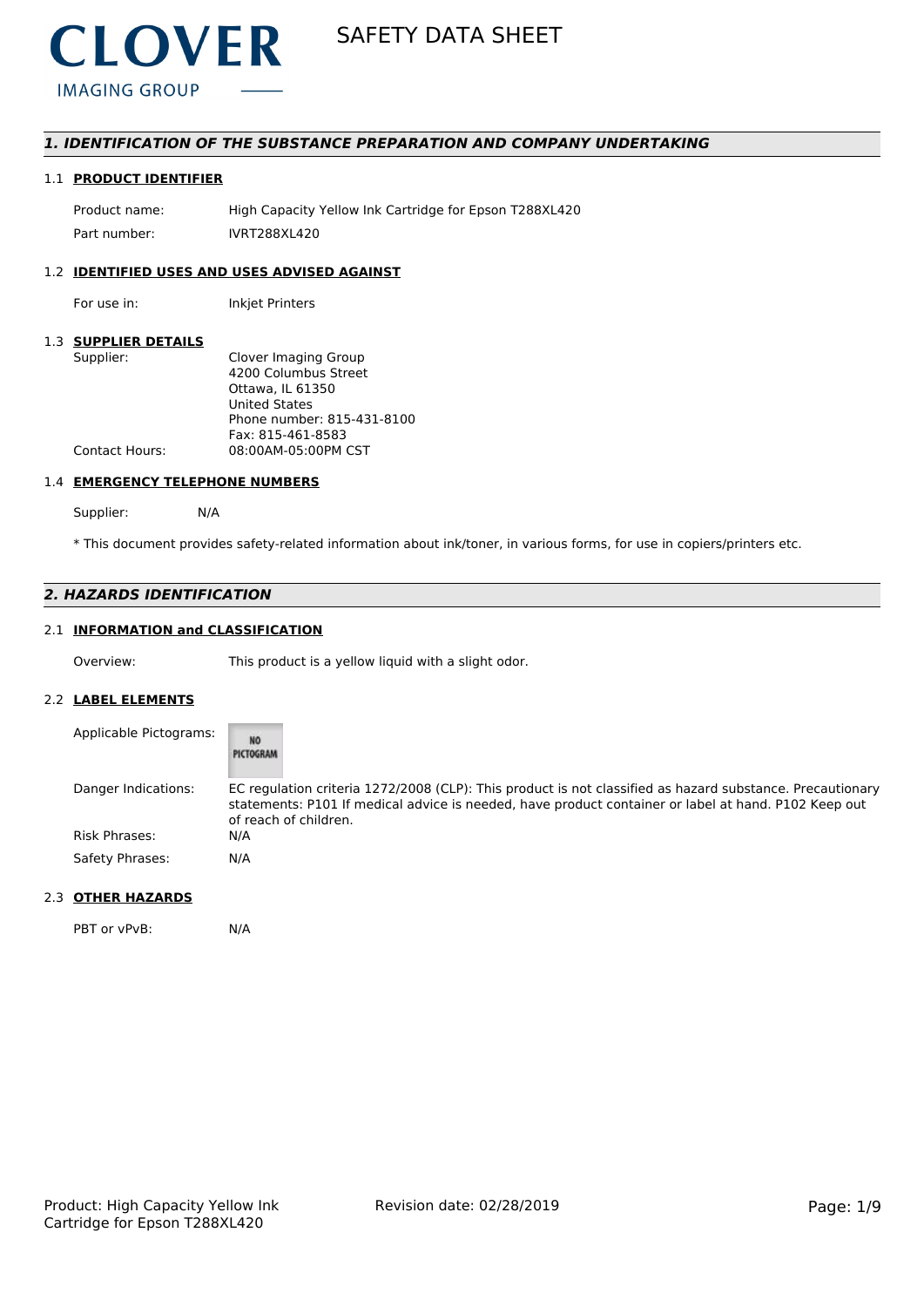

# *3. COMPOSITION / INFORMATION ON INGREDIENTS*

| Ingredients            | <b>CAS number</b> | Weight % | <b>OSHA</b><br><b>PEL</b> | <b>ACGIH</b><br><b>TLV</b> | Other                                  |
|------------------------|-------------------|----------|---------------------------|----------------------------|----------------------------------------|
| Water                  | 7732-18-5         | 40-85    |                           |                            |                                        |
| 1,2-Propanediol C3H8O2 | $57 - 55 - 6$     | $.1 - 9$ |                           |                            | EC NUMBER: 200-338-0                   |
| 2-Pyrrolidinone C4H7NO | 616-45-5          | $.1 - 5$ |                           |                            | EC NUMBER: 210-483-1:                  |
|                        |                   |          |                           |                            | INGREDIENT HAZARD PHRASES:             |
|                        |                   |          |                           |                            | H319: Causes serious eye irritation.   |
| Triethylene glycol     | 143-22-6          | $.1 - 4$ |                           |                            | EC NUMBER: 205-592-6;                  |
| monobutyl ether        |                   |          |                           |                            | INGREDIENT HAZARD PHRASES:             |
| C10H22O4               |                   |          |                           |                            | $H318: C \geq 30\%$ Causes serious eye |
|                        |                   |          |                           |                            | damage. H319: $20\% \le C < 30\%$      |
|                        |                   |          |                           |                            | Causes serious eye irritation.         |
| <b>Yellow Pigment</b>  | Trade secret      | .1-3     |                           |                            |                                        |

The Full Text for all R-Phrases are Displayed in Section 16

#### **COMPOSITION COMMENTS**

The Data Shown is in accordance with the latest Directives.

This section provides composition information for the specified substance/mixture.

# *4. FIRST-AID MEASURES*

#### 4.1 **FIRST AID MEASURES**

# 4.1.1 **FIRST AID INSTRUCTIONS BY RELEVANT ROUTES OF EXPOSURE**

| Inhalation:   | Remove to fresh air. If respiration is difficult, administer artificial respiration and seek medical<br>advice.                                                                                                                     |
|---------------|-------------------------------------------------------------------------------------------------------------------------------------------------------------------------------------------------------------------------------------|
| Eye contact:  | Do not rub eyes. Immediately flush eyes with large amounts of clean, warm water (low pressure)                                                                                                                                      |
|               | for at least 15 minutes. If the irritation persists, seek medical advice.                                                                                                                                                           |
| Skin contact: | Immediately wash affected areas with mild soap and water. If the irritation persists, seek medical<br>advice.                                                                                                                       |
| Ingestion:    | Ingestion is not an expected route of exposure during normal use of the product. If ingested, seek<br>medical attention. Induce vomiting only if indicated by the doctor. Never give anything by mouth to<br>an unconscious person. |

# 4.1.2 **ADDITIONAL FIRST AID INFORMATION**

Additional first aid information: N/A Immediate Medical Attention Required: N/A

#### 4.2 **SYMPTOMS AND EFFECTS**

| Acute Symptoms from Exposure:   | N/A |
|---------------------------------|-----|
| Delayed Symptoms from Exposure: | N/A |

# 4.3 **IMMEDIATE SPECIAL TREATMENT OR EQUIPMENT REQUIRED**

```
N/A
```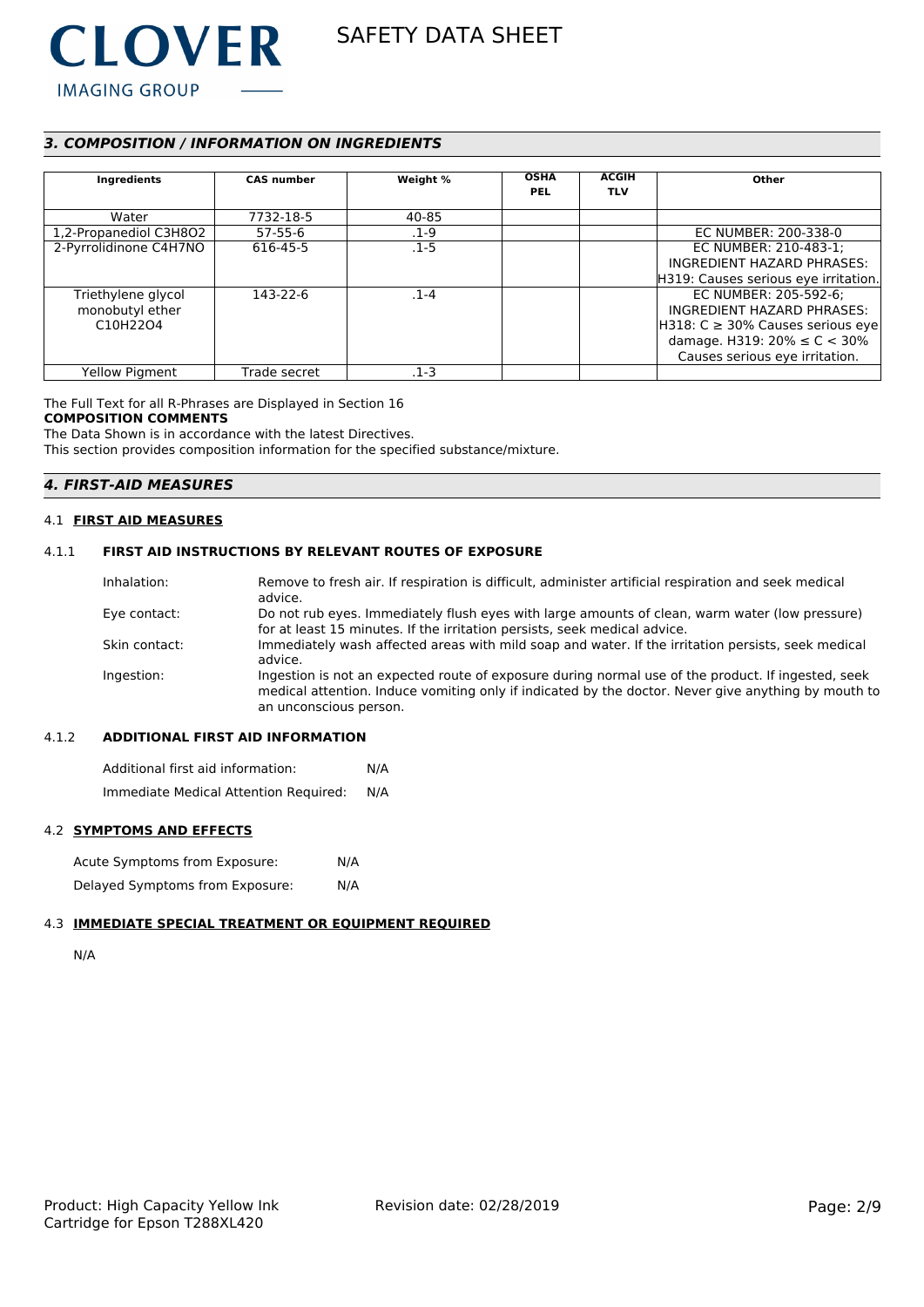

# *5. FIRE-FIGHTING MEASURES*

#### 5.1 **EXTINGUISHING MEDIA**

Recommended Extinguishing Media: Dry chemical, carbon dioxide, water spray or regular foam. Extinguishing Media Not to be Used: Not known.

#### 5.2 **SPECIAL HAZARD**

Unusual Fire/Explosion Hazards: Product is a nonflammable water-based solution. Hazardous combustion products (gases/vapors) produced in fire can include carbon monoxide, carbon dioxide, nitrogen oxides, and smoke.

Extinguishing Media Not to be Used: N/A

#### 5.3 **ADVICE FOR FIRE FIGHTERS**

Avoid inhalation of smoke. Wear protective clothing and wear self-contained breathing apparatus

#### *6. ACCIDENTAL RELEASE MEASURES*

### 6.1 **PERSONAL PRECAUTIONS, PROTECTIVE EQUIPMENT AND EMERGENCY PROCEDURES**

#### 6.1.1 **PRECAUTIONS FOR NON-EMERGENCY PERSONNEL**

Wear appropriate personal protective measures, avoid contact eyes and skin.

# 6.1.2 **ADDITIONAL FIRST AID INFORMATION**

N/A

#### 6.1.3 **PERSONAL PROTECTION**

Wear personal protective equipment as described in Section 8.

#### 6.2 **ENVIRONMENTAL PRECAUTIONS**

Regulatory Information: Keep product out of sewers and watercourses.

#### 6.3 **METHODS AND MATERIAL FOR CONTAINMENT AND CLEANUP**

Spill or Leak Cleanup Procedures: Transfer the leaked products to container. Absorb with inert absorbent such as dry, sand or diatomaceous earth, commercial sorbents, or recover using pumps. Flush a small amount of residue with large amounts of water and detergent.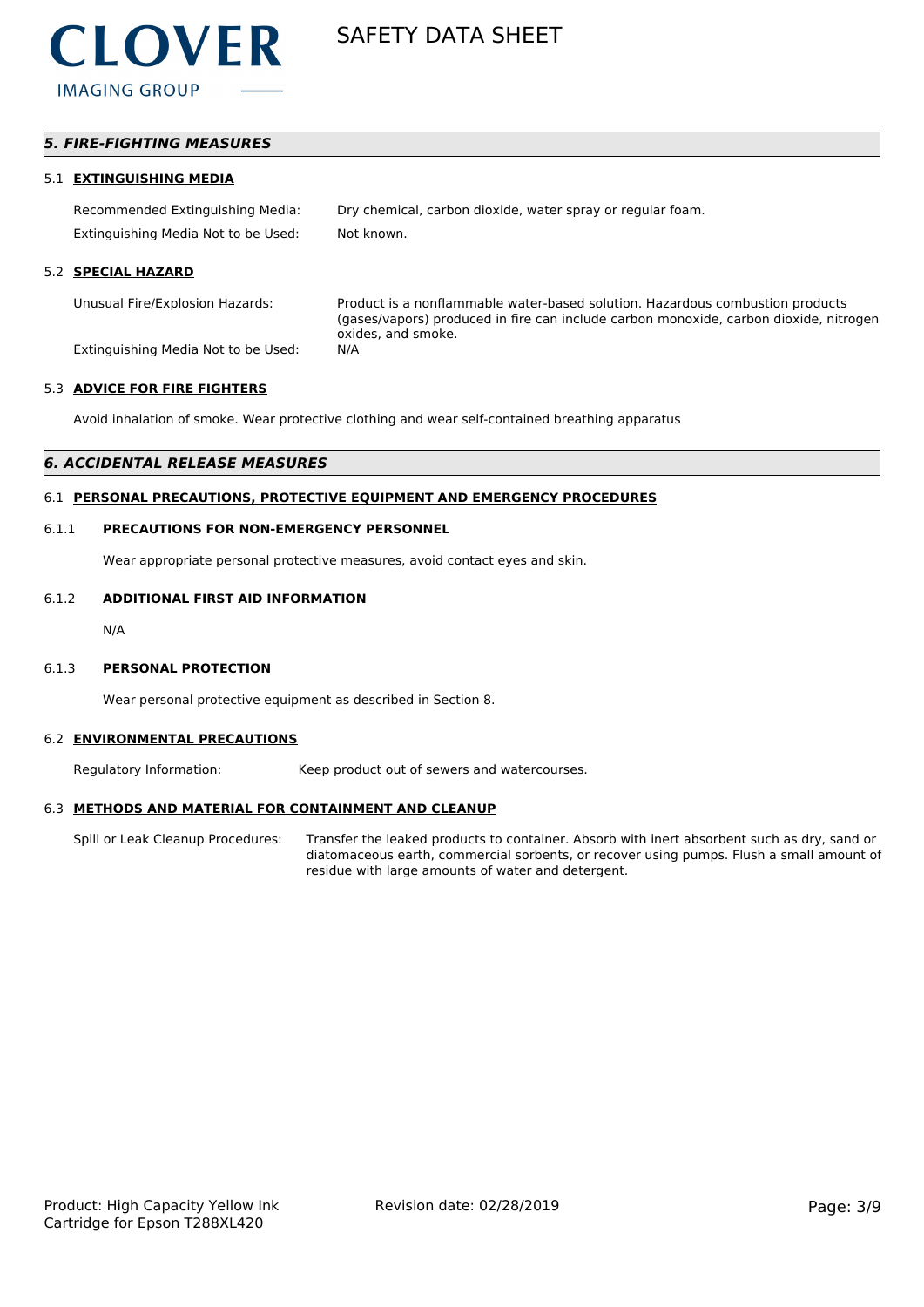# *7. HANDLING AND STORAGE*

#### 7.1 **PRECAUTIONS FOR SAFE HANDLING**

Recommendations for Handling: No special precautions when used as intended. Keep containers closed. If toner, avoid creating dust. Keep away from ignition sources. Advice on General Hygiene: Never eat, drink or smoke in work areas. Practice good personal hygiene after using this material, especially before eating, drinking, smoking, using the restroom, or applying cosmetics.

#### 7.2 **CONDITIONS FOR SAFE STORAGE**

Avoid high temperatures, >100°F/32°C

#### 7.3 **SPECIFIC END USES**

Printing devices

#### *8. EXPOSURE CONTROLS/PERSONAL PROTECTION*

#### 8.1 **CONTROL PARAMETERS**

The best protection is to enclose operations and/or provide local exhaust ventilation at the site of chemical release in order to maintain airborne concentrations of the product below OSHA PELs (See Section 3). Local exhaust ventilation is preferred because it prevents contaminant dispersion into the work area by controlling it at its source.

#### 8.2 **EXPOSURE CONTROLS**

#### **Respiratory protection:**

IMPROPER USE OF RESPIRATORS IS DANGEROUS. Seek professional advice prior to respirator selection and use. Follow OSHA respirator regulations (29 CFR 1910.134 and 1910.137) and, if necessary, wear a NIOSH approved respirator. Select respirator based on its suitability to provide adequate worker protection for given work conditions, levels of airborne contamination, and sufficient levels of oxygen.

#### **Eye/Face Protection:**

Contact lenses are not eye protective devices. Appropriate eye protection must be worn instead of, or in conjunction with contact lenses.

#### **Hand/Skin Protection:**

For emergency or non-routine operations (cleaning spills, reactor vessels, or storage tanks), wear an SCBA. WARNING! Air purifying respirators do not protect worker in oxygen deficient atmospheres.

#### **Additional Protection:**

N/A

#### **Protective Clothing and Equipment:**

Wear chemically protective gloves, boots, aprons, and gauntlets to prevent prolonged or repeated skin contact. Wear splashproof chemical goggles and face shield when working with liquid, unless full face piece respiratory protection is worn.

#### **Safety Stations:**

Make emergency eyewash stations, safety/quick-drench showers, and washing facilities available in work area.

#### **Contaminated Equipment:**

Separate contaminated work clothes from street clothes. Launder before reuse. Remove material from your shoes and clean personal protective equipment. Never take home contaminated clothing.

#### **Comments:**

Never eat, drink or smoke in work areas. Practice good personal hygiene after using this material, especially before eating, drinking, smoking, using the restroom, or applying cosmetics.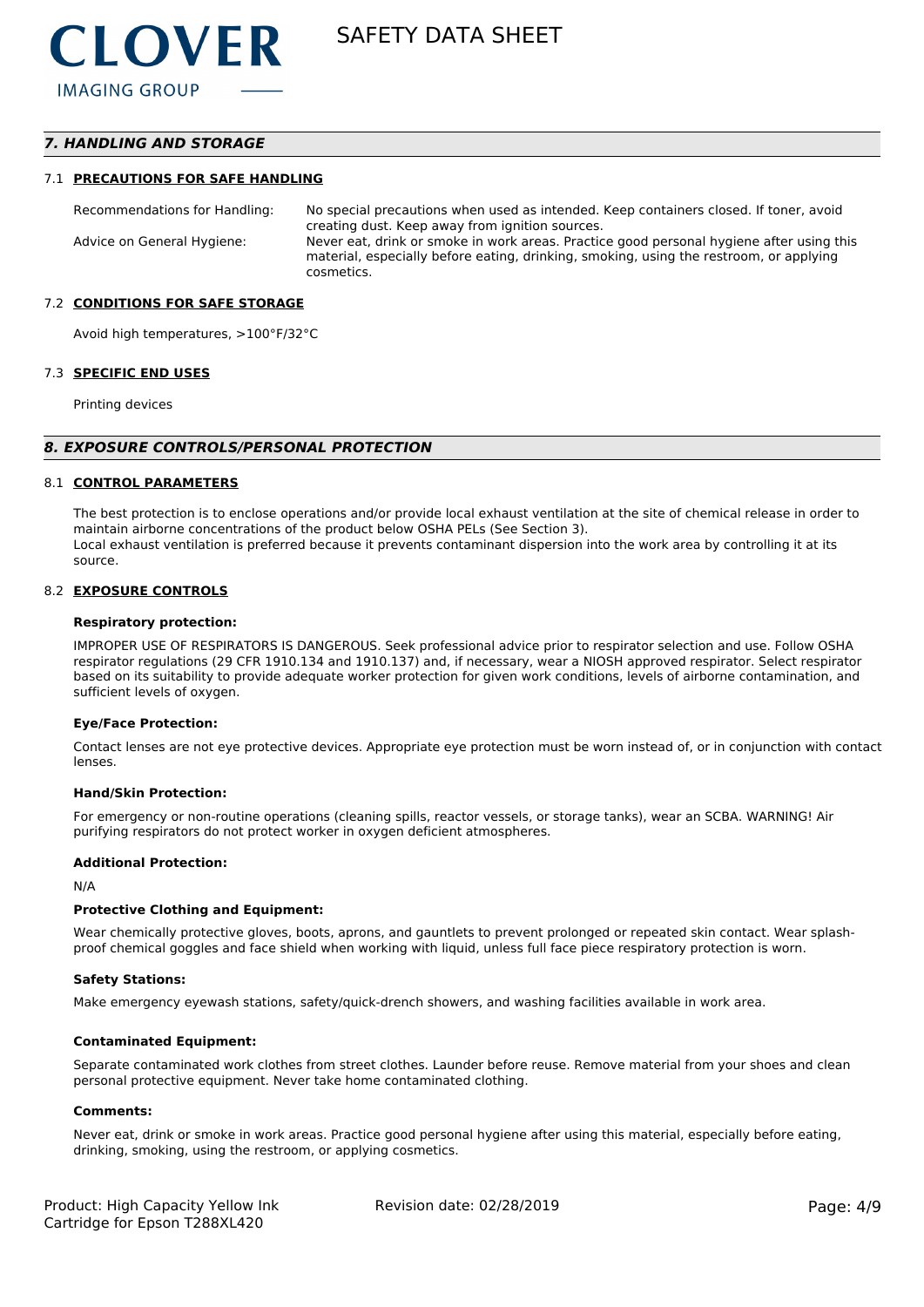# *9. PHYSICAL AND CHEMICAL PROPERTIES*

# 9.1 **DETAIL INFORMATION**

| Physical state:            | APPEARANCE: Yellow liquid. |
|----------------------------|----------------------------|
| Color:                     | Yellow                     |
| Odor:                      | Slight                     |
| Odor threshold:            | N/A                        |
|                            |                            |
| Boiling point:             | N/A                        |
| Melting point:             | N/A                        |
| Flash point:               | >93.3 °C (>200 °F)         |
| <b>Explosion limits:</b>   | N/A                        |
| Relative density:          | N/A                        |
| Auto-ignition temperature: | N/A                        |
|                            |                            |

### 9.2 **OTHER INFORMATION**

SPECIFIC GRAVITY (H20=1): >1 SOLUBILITY IN WATER: Miscible. Viscosity: >1cp pH: 7-9

# *10. CHEMICAL STABILITY AND REACTIVITY*

# 10.1 **Reactivity:**

| <b>Reactivity Hazards:</b>     | None                                                                                                           |
|--------------------------------|----------------------------------------------------------------------------------------------------------------|
| Data on Mixture Substances:    | None                                                                                                           |
| 10.2 Chemical Stability:       | The product is stable. Under normal conditions of storage and use, hazardous<br>polymerization will not occur. |
| 10.3 Hazardous Polymerization: | Stable under conditions of normal use.                                                                         |
| 10.4 Conditions to Avoid:      | Keep away from heat, flame, sparks and other ignition sources.                                                 |
| 10.5 Incompatible Materials:   | Strong oxidizing materials                                                                                     |
| 10.6 Hazardous Decomposition:  | Will not occur.                                                                                                |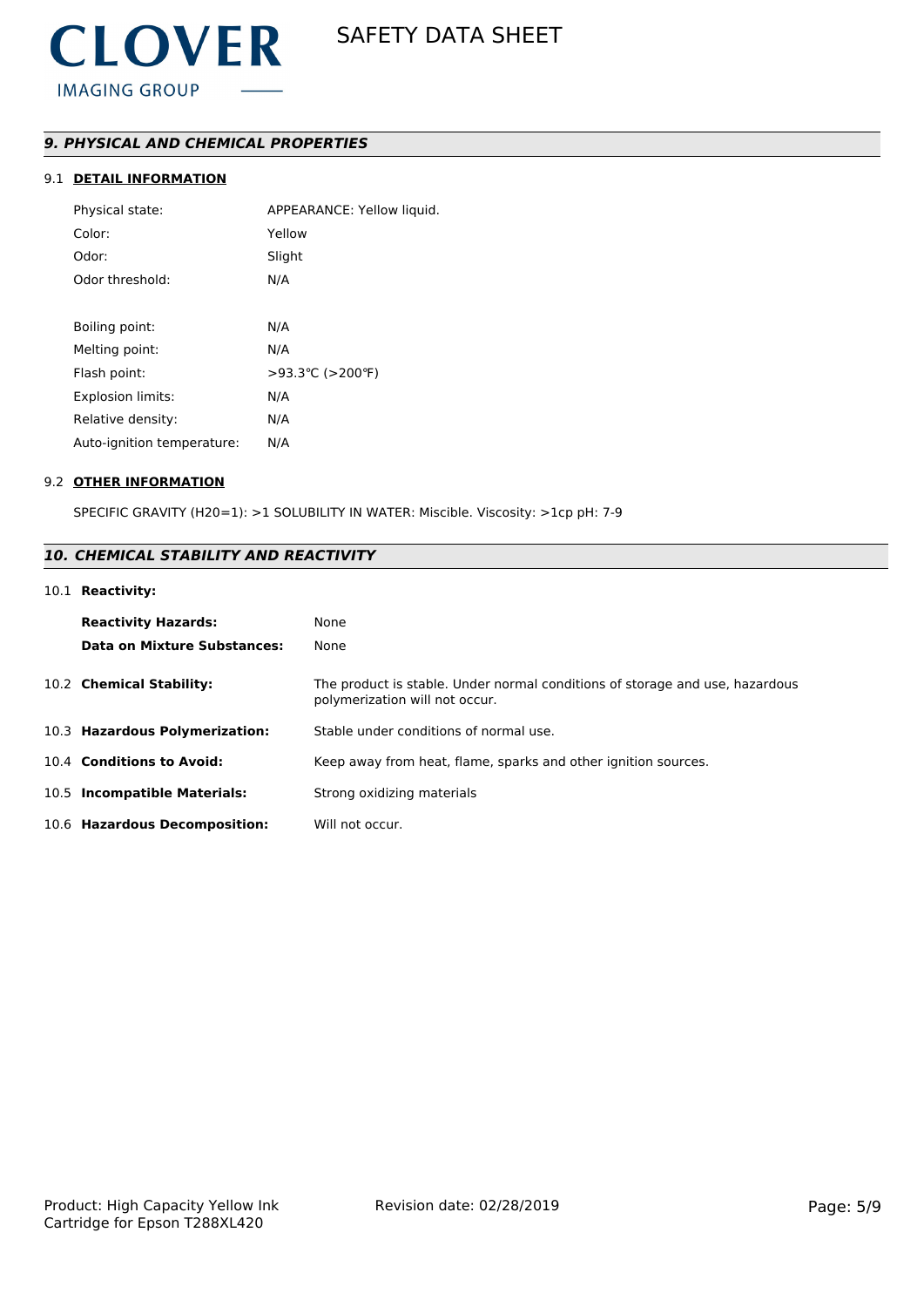

# *11. INFORMATION ON TOXICOLOGICAL EFFECT*

| <b>Skin Corrosion/Irritation:</b><br>No irritation |  |
|----------------------------------------------------|--|
| <b>Serious Eye Damage:</b><br>No data available    |  |
| Inhalation:<br>N/A                                 |  |
| <b>Sensitization:</b><br>N/A                       |  |
| <b>Mutagenicity:</b><br>N/A                        |  |
| <b>Carcinogenicity:</b><br>N/A                     |  |
| <b>Reproductive Toxicity:</b><br>N/A               |  |
| <b>STOT - Single Exposure:</b><br>N/A              |  |
| <b>STOT - Multiple Exposure:</b><br>N/A            |  |
| Ingestion:<br>N/A                                  |  |
| <b>Hazard Class Information:</b><br>N/A            |  |
| <b>Mixture on Market Data:</b><br>N/A              |  |
| N/A<br>Symptoms:                                   |  |
| <b>Delayed/Immediate Effects:</b><br>N/A           |  |
| <b>Test Data on Mixture:</b><br>N/A                |  |
| <b>Not Meeting Classification:</b><br>N/A          |  |
| <b>Routes of Exposure:</b><br>N/A                  |  |
| <b>Interactive Effects:</b><br>N/A                 |  |
| <b>Absence of Specific Data:</b><br>N/A            |  |
| Mixture vs Substance Data: N/A                     |  |

# *12. ECOLOGICAL INFORMATION*

| 12.1 <b>Eco toxicity:</b>           | N/A |
|-------------------------------------|-----|
| 12.2 Degradability:                 | N/A |
| 12.3 Bioaccumulation Potential: N/A |     |
| 12.4 Mobility in Soil:              | N/A |
| 12.5 PBT & vPvB Assessment:         | N/A |
| 12.6 Other Adverse Effects:         | N/A |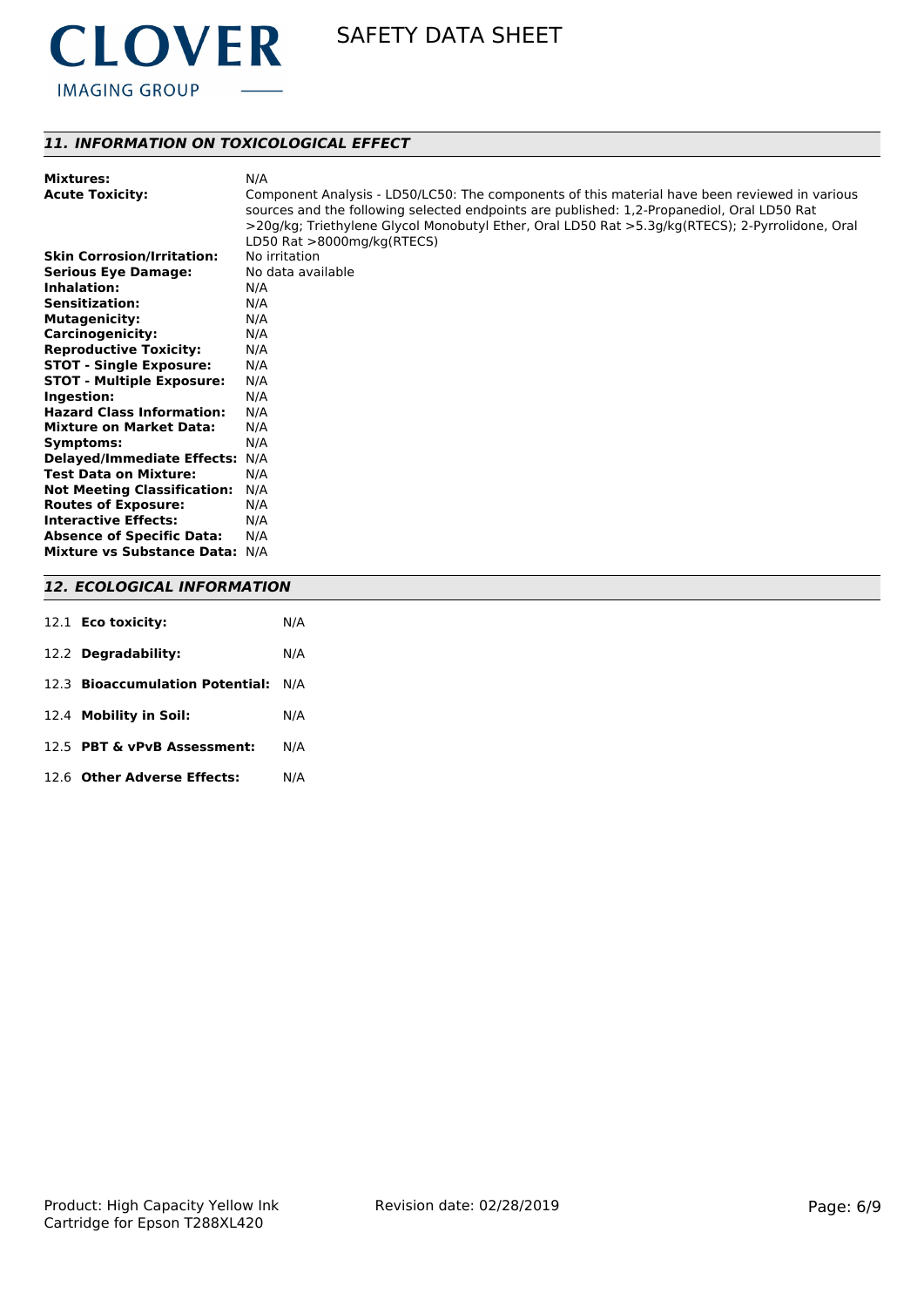# *13. DISPOSAL CONSIDERATIONS*

#### **Disposal Information:**

 Dispose of product in accordance with local authority regulations. Empty container retains product residue.

#### **Physical/Chemical Properties that affect Treatment:**

Symbol: This product is not classified as dangerous

Risk Phrases: This product is not classified according to the federal, state and local environmental regulations.

#### **Waste Treatment Information:**

If toner, do not shred toner cartridge, unless dust-explosion prevention measures are taken. Finely dispersed particles may form explosive mixtures in air. Dispose of in compliance with federal, state, and local regulations.

#### **Personal Protection Required:**

N/A

| <b>14. TRANSPORT INFORMATION</b>          |     |  |  |  |
|-------------------------------------------|-----|--|--|--|
| 14.1 <b>ID Number:</b>                    | N/A |  |  |  |
| 14.2 Shipping Name:<br>Not Regulated      |     |  |  |  |
| 14.3 Hazard Class:                        | N/A |  |  |  |
| 14.4 Packing Group:                       | N/A |  |  |  |
| 14.5 Environmental Hazards:               | N/A |  |  |  |
| 14.6 User Precautions:                    | N/A |  |  |  |
| 14.7 Bulk Transport:                      | N/A |  |  |  |
| <b>15. REGULATORY INFORMATION</b>         |     |  |  |  |
| 15.1 Regulatory Information:              | N/A |  |  |  |
| EPA Regulatory Information: N/A           |     |  |  |  |
| <b>CERCLA Reportable Quantity: N/A</b>    |     |  |  |  |
| 15.2 Superfund Information:               |     |  |  |  |
| <b>Hazard Categories:</b>                 |     |  |  |  |
| Immediate: N/A                            |     |  |  |  |
| Delayed: N/A                              |     |  |  |  |
| Fire: N/A                                 |     |  |  |  |
| <b>Pressure: N/A</b>                      |     |  |  |  |
| <b>Reactivity: N/A</b>                    |     |  |  |  |
| Section 302 - Extremely Hazardous: N/A    |     |  |  |  |
| Section 311 - Hazardous: N/A              |     |  |  |  |
| 15.3 State Regulations:                   | N/A |  |  |  |
| 15.4 Other Regulatory Information:<br>N/A |     |  |  |  |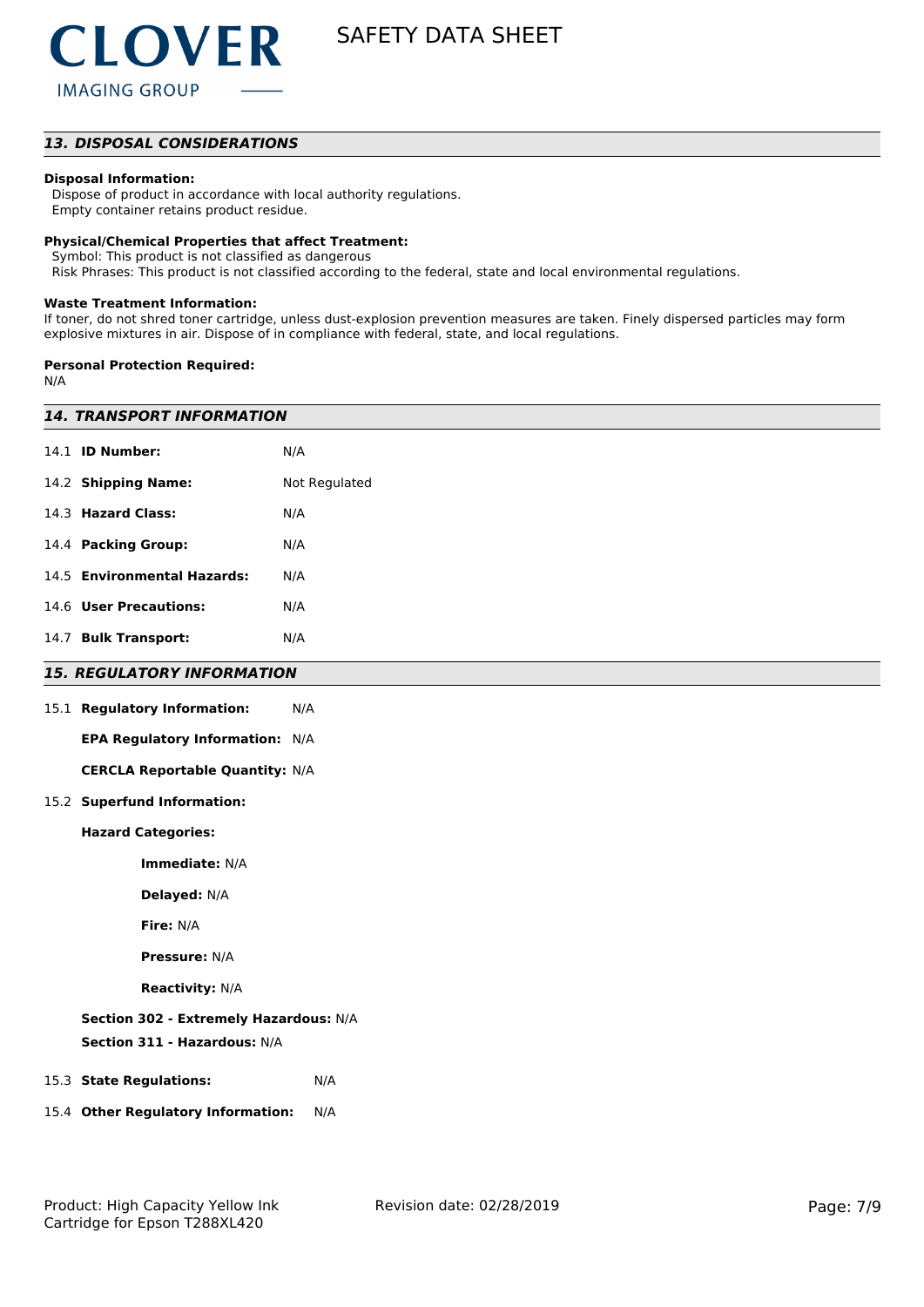

# *16. OTHER INFORMATION*

| <b>General Comments:</b>          | This information is based on our current knowledge. It should not therefore be construed as<br>guaranteeing specific properties of the products as described or their suitability for a particular<br>application |
|-----------------------------------|-------------------------------------------------------------------------------------------------------------------------------------------------------------------------------------------------------------------|
| <b>Creation Date of this SDS:</b> | 07/15/2020                                                                                                                                                                                                        |